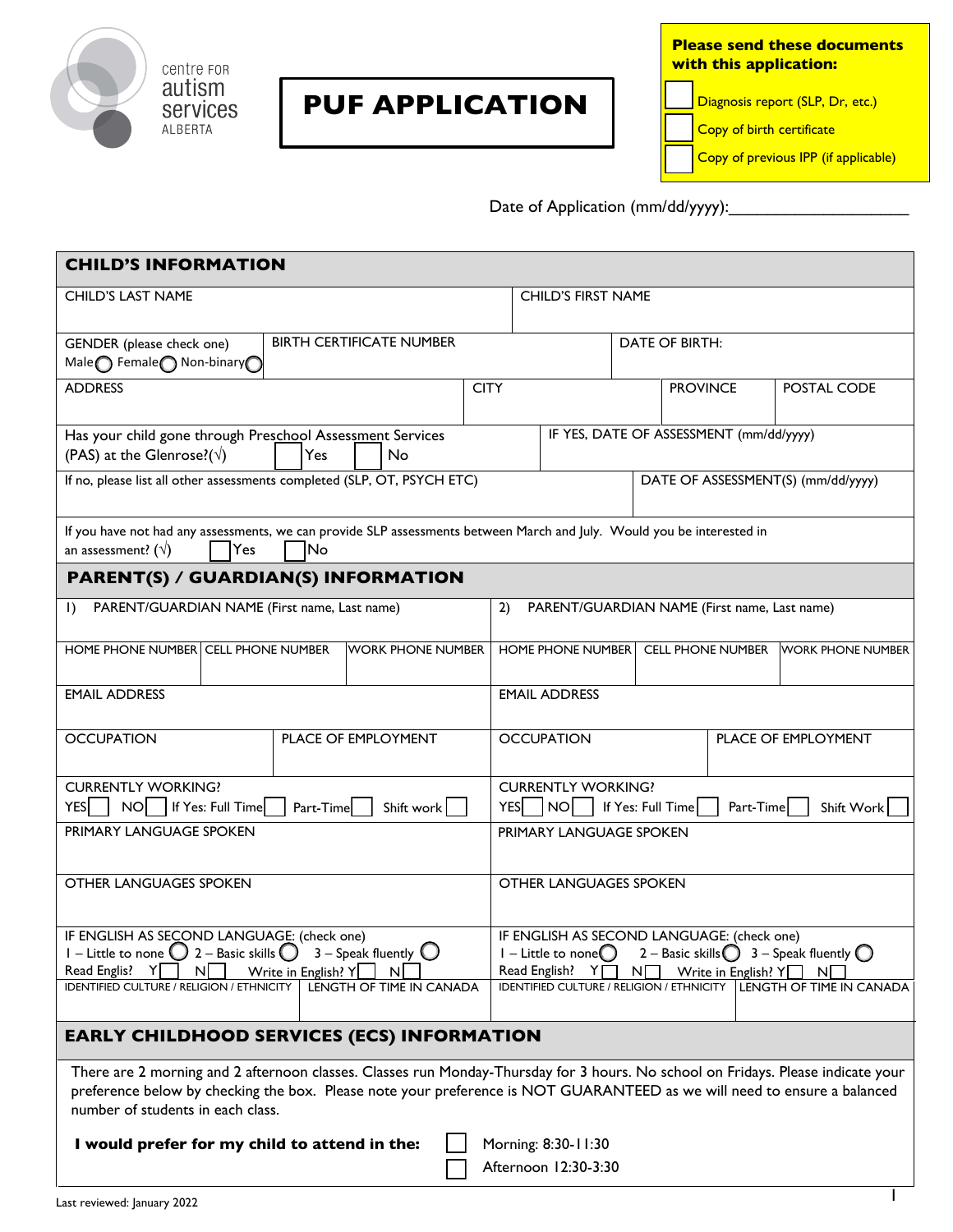| Has your child ever received Early Childhood Supports -                                                                                      |                                                                          | FOR HOW MANY YEARS ?: | Will your child be PUF eligible this coming |  |  |  |  |
|----------------------------------------------------------------------------------------------------------------------------------------------|--------------------------------------------------------------------------|-----------------------|---------------------------------------------|--|--|--|--|
| Program Unit Funding (PUF)?                                                                                                                  |                                                                          |                       | Sept? (2yrs 8 mths - 5yrs 11 mths Sept.1)   |  |  |  |  |
| $YES$  <br>NO<br>NO<br><b>YES</b><br>NAME OF PRESCHOOL(S) OR KINDERGARTEN(S) PREVIOUSLY ATTENDED:                                            |                                                                          |                       |                                             |  |  |  |  |
|                                                                                                                                              |                                                                          |                       |                                             |  |  |  |  |
| Is your child currently in PUF? $\Box$ YES<br>ไพo                                                                                            |                                                                          |                       |                                             |  |  |  |  |
| IF YES, PLEASE LIST PROGRAM NAME:                                                                                                            |                                                                          |                       |                                             |  |  |  |  |
| <b>TRANSPORTATION</b>                                                                                                                        |                                                                          |                       |                                             |  |  |  |  |
| $\neg$ NO<br><b>YES</b><br>Would you like to apply for transportation for your<br>child?If YES, please provide pick up and drop off address: |                                                                          |                       |                                             |  |  |  |  |
| Drop Off:                                                                                                                                    |                                                                          |                       |                                             |  |  |  |  |
| Please note - transportation IS NOT GUARANTEED.                                                                                              |                                                                          |                       |                                             |  |  |  |  |
| <b>FAMILY INFORMATION</b>                                                                                                                    |                                                                          |                       |                                             |  |  |  |  |
| Who has legal decision making authority for the child?                                                                                       |                                                                          |                       |                                             |  |  |  |  |
| Who has legal custody of the child?                                                                                                          |                                                                          |                       |                                             |  |  |  |  |
|                                                                                                                                              | Custody arrangements, if applicable. Please explain and attach documents |                       |                                             |  |  |  |  |
|                                                                                                                                              |                                                                          |                       |                                             |  |  |  |  |
| Name of person(s) the child may <b>NOT</b> be released to:                                                                                   |                                                                          |                       |                                             |  |  |  |  |
|                                                                                                                                              | PEOPLE WHO RESIDE IN CHILD'S HOME (check all that apply)                 |                       |                                             |  |  |  |  |
| CHECK ALL THAT APPLY<br>V                                                                                                                    | LIST NAMES AND AGES AS APPROPRIATE                                       |                       |                                             |  |  |  |  |
| Parent 1                                                                                                                                     |                                                                          |                       |                                             |  |  |  |  |
| Parent 2                                                                                                                                     |                                                                          |                       |                                             |  |  |  |  |
| Siblings                                                                                                                                     |                                                                          |                       |                                             |  |  |  |  |
| Grandparents                                                                                                                                 |                                                                          |                       |                                             |  |  |  |  |
| Aunt/Uncle                                                                                                                                   |                                                                          |                       |                                             |  |  |  |  |
| Others                                                                                                                                       |                                                                          |                       |                                             |  |  |  |  |
| <b>OTHER AGENCIES</b>                                                                                                                        |                                                                          |                       |                                             |  |  |  |  |
|                                                                                                                                              | DAYCARE or OUT OF SCHOOL CARE                                            |                       |                                             |  |  |  |  |
|                                                                                                                                              | Name:                                                                    | <b>Start Date:</b>    | End Date:                                   |  |  |  |  |
|                                                                                                                                              |                                                                          |                       |                                             |  |  |  |  |
|                                                                                                                                              | Other agency/program names:                                              |                       |                                             |  |  |  |  |
| <b>AGENCIES OR</b><br><b>PROGRAMS YOUR</b>                                                                                                   | Name:                                                                    | Start date:           | End date:                                   |  |  |  |  |
| CHILD IS CURRENTLY                                                                                                                           |                                                                          |                       |                                             |  |  |  |  |
| <b>INVOLVED IN</b>                                                                                                                           |                                                                          |                       |                                             |  |  |  |  |
|                                                                                                                                              | Name:                                                                    | Start date:           | End date:                                   |  |  |  |  |
|                                                                                                                                              |                                                                          |                       |                                             |  |  |  |  |
|                                                                                                                                              | Agency/Program:                                                          |                       |                                             |  |  |  |  |
|                                                                                                                                              | End date:<br>Start date:<br>Name:                                        |                       |                                             |  |  |  |  |
| <b>AGENCIES OR</b><br><b>PROGRAMS YOUR</b>                                                                                                   |                                                                          |                       |                                             |  |  |  |  |
| <b>CHILD HAS</b>                                                                                                                             | Name:                                                                    | Start date:           | End date:                                   |  |  |  |  |
| <b>PREVIOUSLY BEEN</b>                                                                                                                       |                                                                          |                       |                                             |  |  |  |  |
| <b>INVOLVED IN</b>                                                                                                                           |                                                                          |                       |                                             |  |  |  |  |